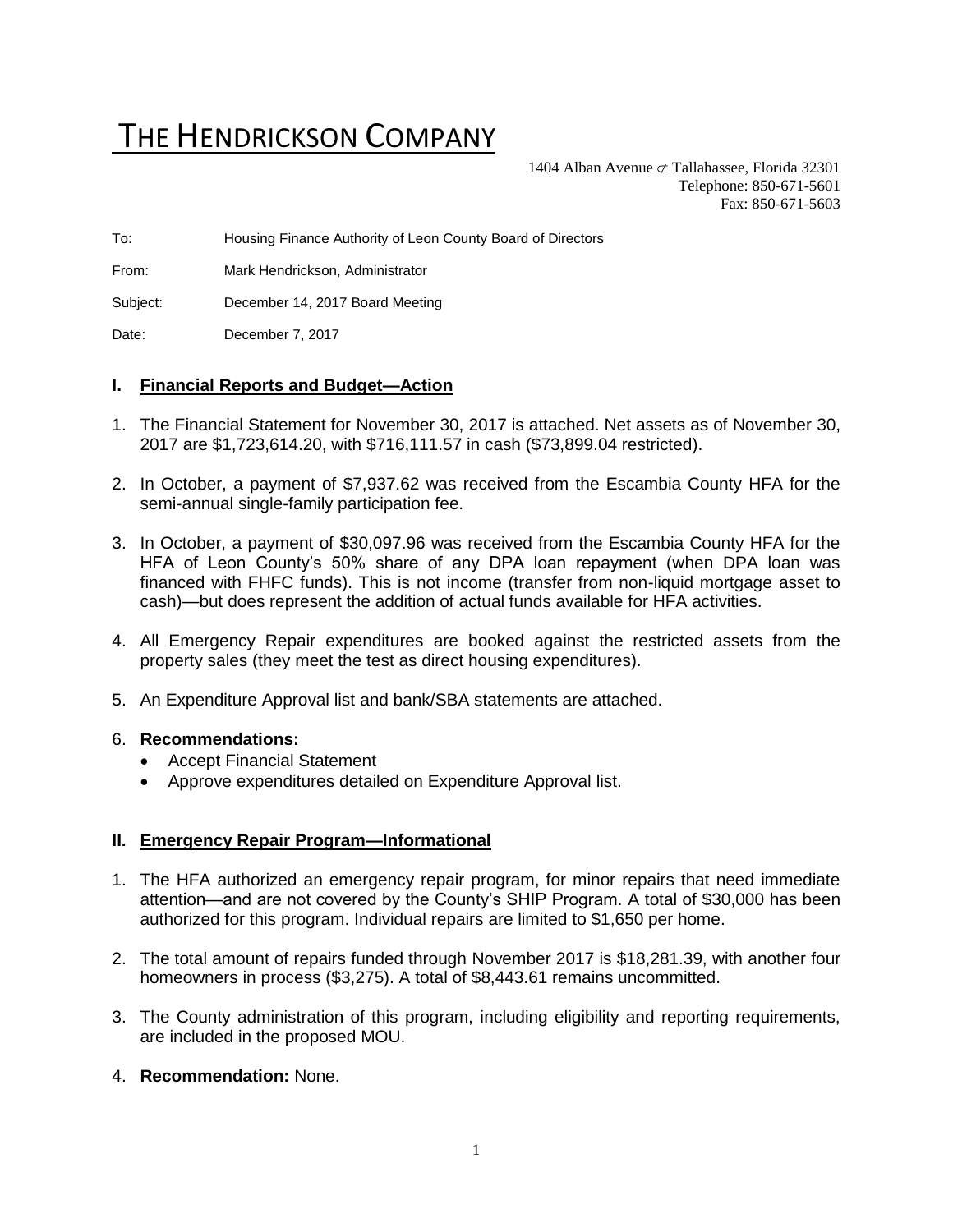## **III. Request from County for Funding of Repairs—Action**

- 1. Attached is a request from the County for HFA funding of \$12,163 to match the County's investment of \$38,698 of CDBG funds for the rehabilitation of two residences.
- 2. The County provides the rehabilitation assistance in the form of a forgivable loan. If the repairs are over \$10,000, but less than \$20,000, the loan is forgiven 10% each year that the homeowner continues to live in the property. If the loan exceeds \$20,000, the loan is forgiven 5% each year that the homeowner continues to live in the property. In either case, the County places a lien on the property to be able to enforce any collection action.
- 3. Both of these homeowners had repair needs in excess of \$20,000, but canceled part of the rehabilitation to keep the amount under \$20,000—so that the lien would only be for 10 years. When DEO staff made a monitoring visit, DEO found that the County had to complete the repairs without increasing the term of the lien.
- 4. The County has completed the initial portion of the rehabilitation of both properties, and requests the \$12,163 necessary to complete the rehabilitation as required by DEO (flooring on one property and a deck on the other).
- 5. The County is beginning the process to amend its LHAP to prevent homebuyers from opting for lesser levels of repair to avoid the 20-year lien. Therefore, this request will provide HFA funding for required repairs and will assist the County with their DEO monitoring issue.
- 6. This use of funds is limited, and clearly is a permitted use for the proceeds from the land sales. The HFA would place a five-year lien on the properties (20% forgiven each year).
- 7. **Recommendation**: Approve request for County for \$12,163 for Housing Rehabilitation. This will also require a budget amendment, which would be noticed for the January 2018 HFA meeting, if the HFA approves the County's request.

## **IV. Real Estate—Informational**

- 1. The Real Estate Division is responsible for selling surplus properties designated for affordable housing, with proceeds of the sale coming to the HFA.
- 2. At the request of the Real Estate Division, the HFA prioritized the properties (to avoid spending more money obtaining clear title than the property's value). Ms. McGhin has been asked to evaluate potential price reductions to induce sales. Chairman Rogers volunteered to work with Ms. McGhin to develop an advertisement for the properties for publication in the Tallahassee Democrat. He will present an update on the advertisement at the meeting.
- 3. Mitzi McGhin reports (no change for nine months):
	- 114 Osceola Street: Sold 8-29-16 for \$34,100, with net revenue to the HFA of \$32,577.
	- 723 Frankie Lane Drive: Sold 12-1-16 for \$12,000, with net revenue to the HFA of \$11,300.
	- 278 Oakview Drive: Sold 1-5-17 for \$27,300, with net revenue to the HFA of \$26,525.
	- 2109 Holton Street: Sold 2-15-17 for \$6,500, with net revenue to the HFA of \$4,800.
	- Calloway Street Lot: Sold 3-30-17 for \$5,900, with net revenue to the HFA of \$5,200.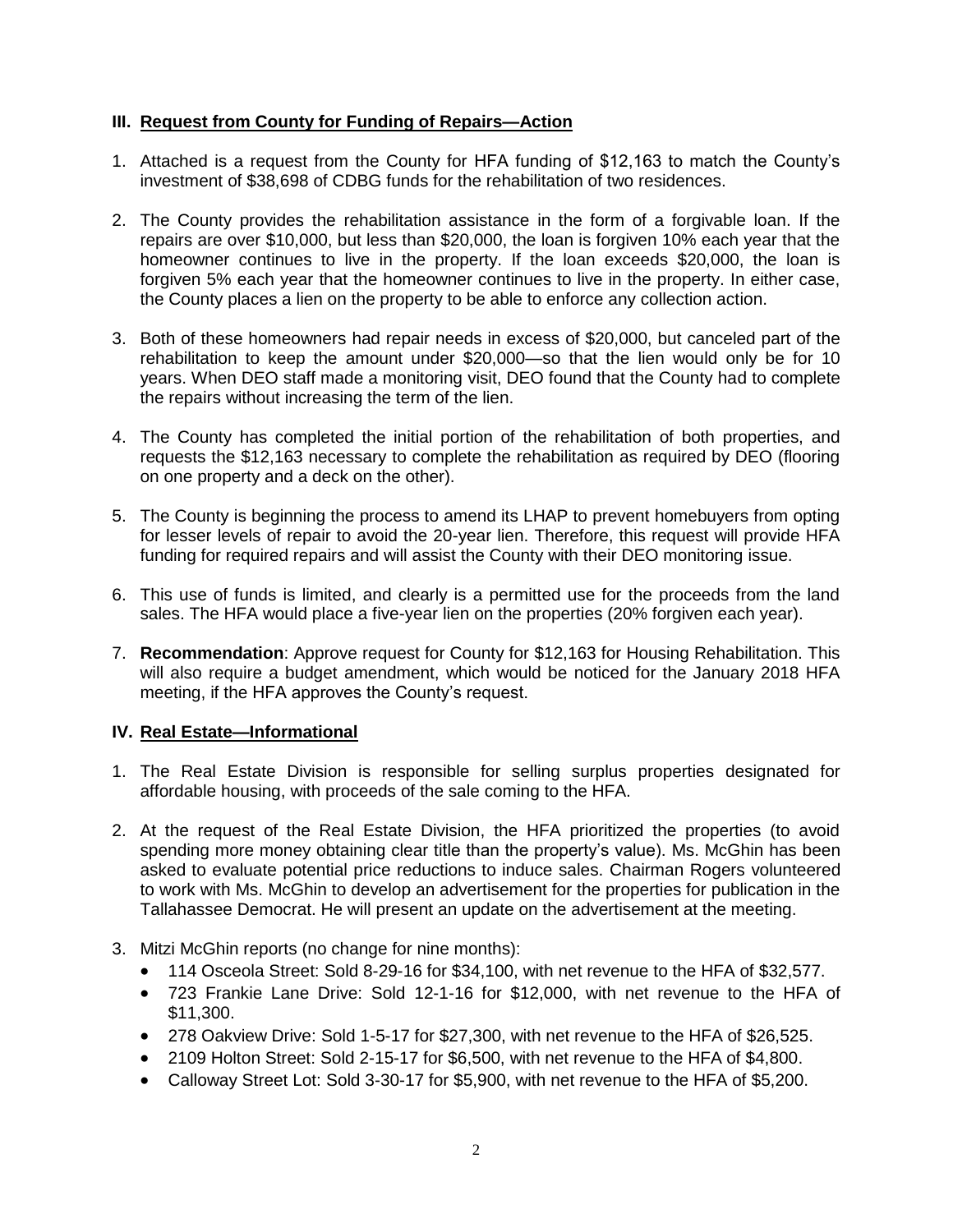- For sale signs placed on properties in Crown Ridge, with appraisals due December 2. Several inquiries have been received, but no interest shown after being given sales price.
- 4. Therefore, the total revenues to the HFA are \$80,402.
- 5. This month, Ms. McGhin reports that are no new sales or interest in the properties.
- 6. **Recommendation**: None.

## **V. Future Role of HFA—Action**

- 1. The County drafted a proposed MOU for HFA consideration in December, which addresses various items, including the Emergency Repair Program, record retention, mailing address, and website issues. General Counsel and the Administrator have worked to propose revisions to the MOU—primarily to add more detail to the agreement.
- 2. The proposed MOU is attached. This document has been reviewed and modified based upon comments from HFA General Counsel and Administrator. The document
	- Commits County of administer HFA programs at no cost
	- Establishes reporting and record retention system for Emergency Repair and other programs
	- Establishes process related to land parcels designated for affordable housing
	- Commits HFA to work with County on Annual Home Expo and 9/11 Day of Service (dollar amount of HFA commitment to be determined annually by the HFA)
	- County Housing Division to serve as mailing address for the HFA
	- MOU automatically renews each year for rolling three-year term, but can be terminated with notice by either party
- 3. The outstanding items for the transition
	- Auditor to be hired in time to audit FY 17-18 HFA financials. RFQ to be designed after consultation with County on proper format for coordination with County audit.
	- Travel and Procurement Policies to be adopted—see Legal Update
- 4. **Recommendation**: Consider approval of MOU with County.

## **VI. Legal Update—Informational**

- 1. General Counsel (Nabors Giblin) has been working on the proposed MOU with the County, and researching the County's procurement and travel policies to analyze if they are appropriate for the HFA to adopt.
- 2. A copy of the County's Travel Policy will be distributed to the Board for review, before action is requested in January. In general, the Legal and Administrator analysis is that with a minor technical addition, the County Travel Policy should be adopted by the HFA.
- 3. General Counsel will have a proposed HFA Procurement Policy for the January meeting. It will be much more streamlined than the current County policy.
- 4. **Recommendation**: None.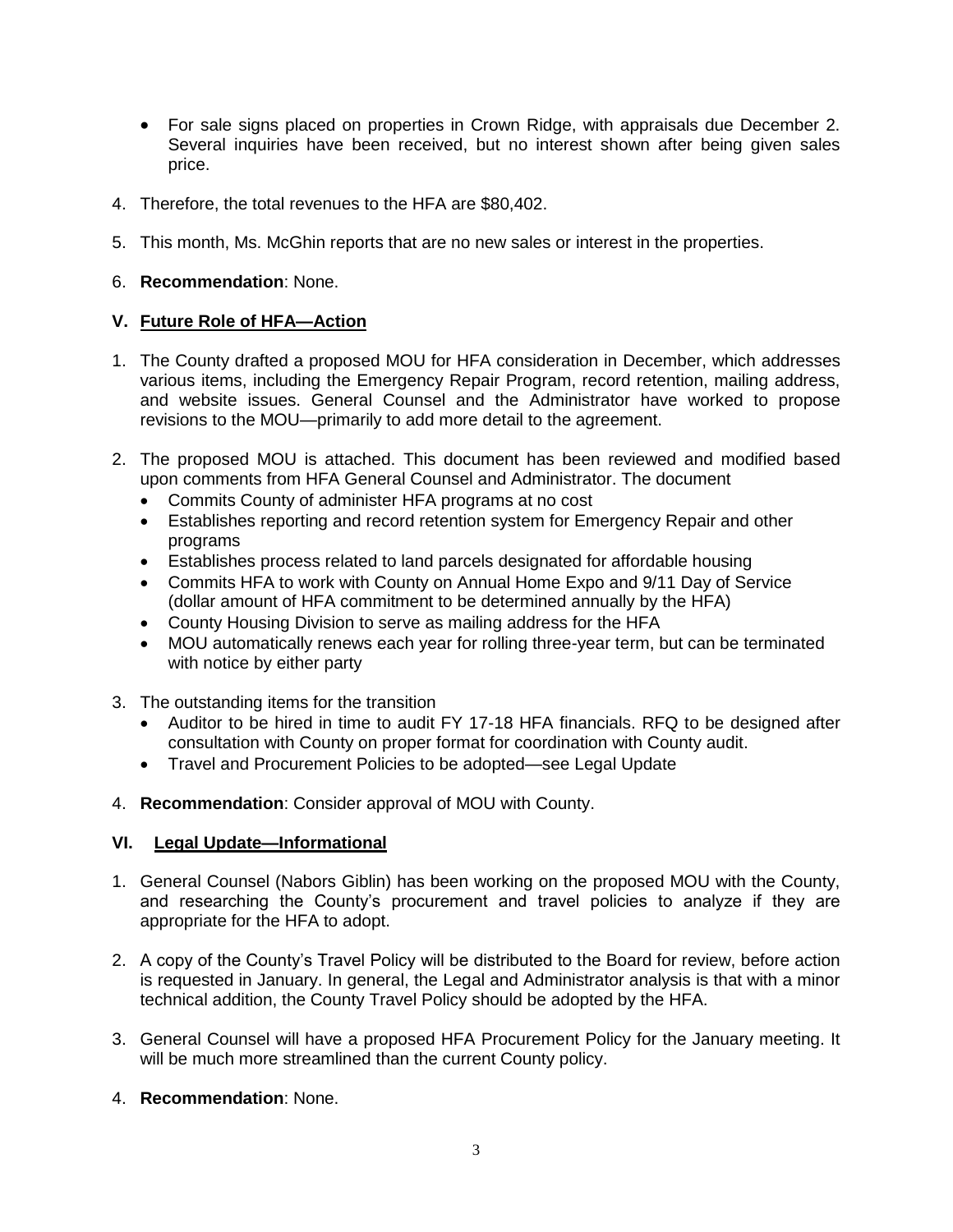## **VII. Lakes at San Marcos Occupancy Report—Informational**

- 1. The HFA now receives the monthly occupancy reports for the Lakes at San Marcos. The Board requested that the reports be shared quarterly. The latest report is attached.
- 2. Lakes has a set-aside of 75% below 60% of area median income, and 25% market rate.
- 3. As is the case with most mixed-income developments, the market rate unit occupancy level trails the occupancy rate of the set-aside units (which have lower rents). The overall occupancy of Lakes at San Marcos is 93%, with 110% set-aside occupancy and 41% occupancy of the market rate units (meaning many "market rate" units are actually rented to lower income households).
- 4. **Recommendation**: None.

## **VIII. Old DPA Loans—Informational**

- 1. Ms. Leigh has been working on this item. The work is voluminous, and a report will be made upon completion.
- 2. **Recommendation**: None.

## **IX. To-Do List—Informational**

| <b>To-Do Item</b>                           | <b>HFA</b> | <b>Admin</b> | CAO | <b>SL</b> | <b>NBN</b> | <b>Status</b>    | <b>Completed</b> |
|---------------------------------------------|------------|--------------|-----|-----------|------------|------------------|------------------|
| <b>Prior to October 2015 Meeting</b>        |            |              |     |           |            |                  |                  |
| Set date for Stakeholders Meeting           | X          |              |     |           |            | On hold          |                  |
| October 2015                                |            |              |     |           |            |                  |                  |
| Research if old payoffs of DPA loans        |            | X            |     | X         |            | More research    |                  |
| came to HFA.                                |            |              |     |           |            | required.        |                  |
| December 2016                               |            |              |     |           |            |                  |                  |
| HFA to seek additional donations of         | X          |              |     |           |            | In progress      |                  |
| property from lending institutions. Mr. Gay |            |              |     |           |            |                  |                  |
| volunteered to draft letter and provide     |            |              |     |           |            |                  |                  |
| lender contacts.                            |            |              |     |           |            |                  |                  |
| <b>March 2017</b>                           |            |              |     |           |            |                  |                  |
| The Board requested that an analysis of     |            |              |     |           |            | Chairman         |                  |
| the remaining properties and the potential  |            |              |     |           |            | Rogers working   |                  |
| for price reductions be put on an HFA       |            |              |     |           |            | with Ms.         |                  |
| agenda                                      |            |              |     |           |            | McGhin on        |                  |
|                                             |            |              |     |           |            | advertisement    |                  |
| <b>June 2017</b>                            |            |              |     |           |            |                  |                  |
| The Board directed the Administrator to     | X          |              |     | X         |            | Process to be    | MOU on           |
| inquire of the County what process was      |            |              |     |           |            | in MOU which     | agenda           |
| being used to decide who would be           |            |              |     |           |            | will be drafted  |                  |
| funded under the Emergency Repair           |            |              |     |           |            | for HFA          |                  |
| Program, and to work to establish a         |            |              |     |           |            | consideration in |                  |
| system where homeowners that were           |            |              |     |           |            | December         |                  |
| assisted would receive a letter from the    |            |              |     |           |            |                  |                  |
| <b>HFA related to their assistance</b>      |            |              |     |           |            |                  |                  |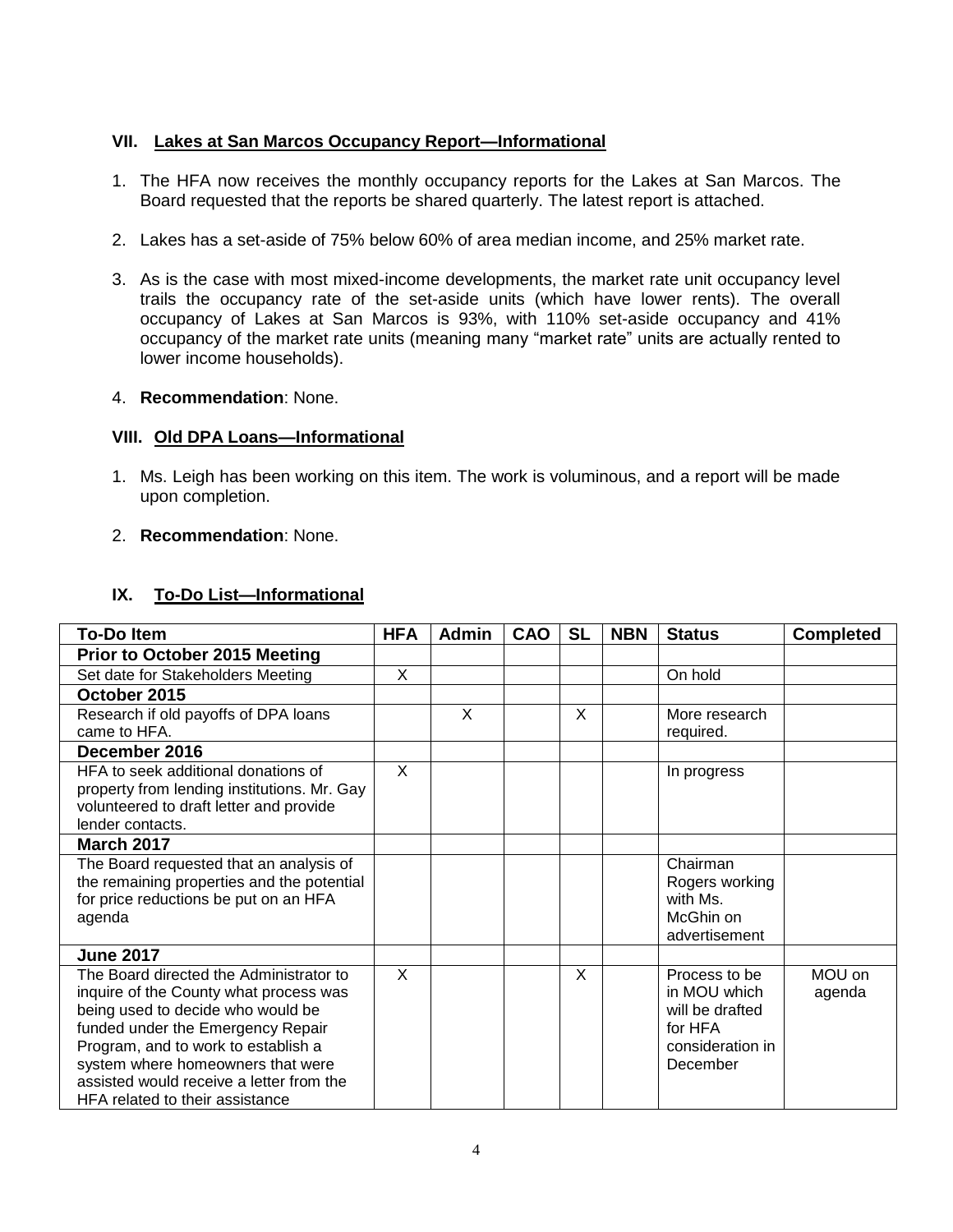| October 2017                                                                                           |  |  |      |                                           |
|--------------------------------------------------------------------------------------------------------|--|--|------|-------------------------------------------|
| The Board requested checking account<br>and SBA Prime statements be available at<br>each Board meeting |  |  | Done | Available at<br>meeting and<br>emailed to |
|                                                                                                        |  |  |      | Board                                     |
| Board requested that Lakes at San Marcos                                                               |  |  | Done | In Board                                  |
| occupancy reports be presented quarterly                                                               |  |  |      | Packet                                    |

# **X. State Legislative Update**

- 1. In 2018, the legislature meets in January, rather than the regular March date.
- 2. The appropriation of the estimated \$314.08 million in the State and Local Housing Trust Funds in FY 2018-19 for Florida's housing programs will create over 30,000 jobs and more than \$4 billion of positive economic impact in Florida.
- 3. The Governor released his budget recommendations, which include \$230.3 million for housing and a sweep of \$91.8 million from the housing trust funds to general revenue (note: total is \$322.1 because of inclusion of some unused funds from the current fiscal year). While an improvement from past recommendations, it is still disappointing that in the middle of an affordable housing crisis which has been acerbated by the hurricane and the influx of American refugees from Puerto Rico, the Governor still has not recommended full funding:

|                                                                             | <b>GOVERNOR</b> | <b>SENATE</b> | <b>HOUSE</b> | <b>FINAL BUDGET</b> |
|-----------------------------------------------------------------------------|-----------------|---------------|--------------|---------------------|
| <b>Hurricane Recovery: SAIL</b><br><b>Line 2224</b>                         | \$25,000,000    |               |              |                     |
| <b>Hurricane Recovery:</b><br><b>SHIP with limits Line 2224</b>             | \$65,000,000    |               |              |                     |
| <b>Hurricane Recovery:</b><br><b>Farmworker Housing</b><br><b>Line 2224</b> | \$10,000,000    |               |              |                     |
| <b>FHFC: General Use</b><br><b>Line 2225</b>                                | \$76,300,000    |               |              |                     |
| <b>FHFC: SAIL Workforce</b><br><b>Line 2225</b>                             | \$20,000,000    |               |              |                     |
| <b>SHIP</b><br><b>Line 2226</b>                                             | \$34,000,000    |               |              |                     |
| <b>TOTAL HOUSING</b>                                                        | \$230,300,000   |               |              |                     |
| <b>SHTF SWEEP</b>                                                           | \$0             |               |              |                     |
| <b>LGHTF SWEEP</b>                                                          | \$91,800,000    |               |              |                     |
| <b>TOTAL SWEEP</b>                                                          | \$91,800,000    |               |              |                     |
| <b>Unallocated SHTF</b>                                                     | \$0             |               |              |                     |
| <b>Unallocated LGHTF</b>                                                    | \$0             |               |              |                     |